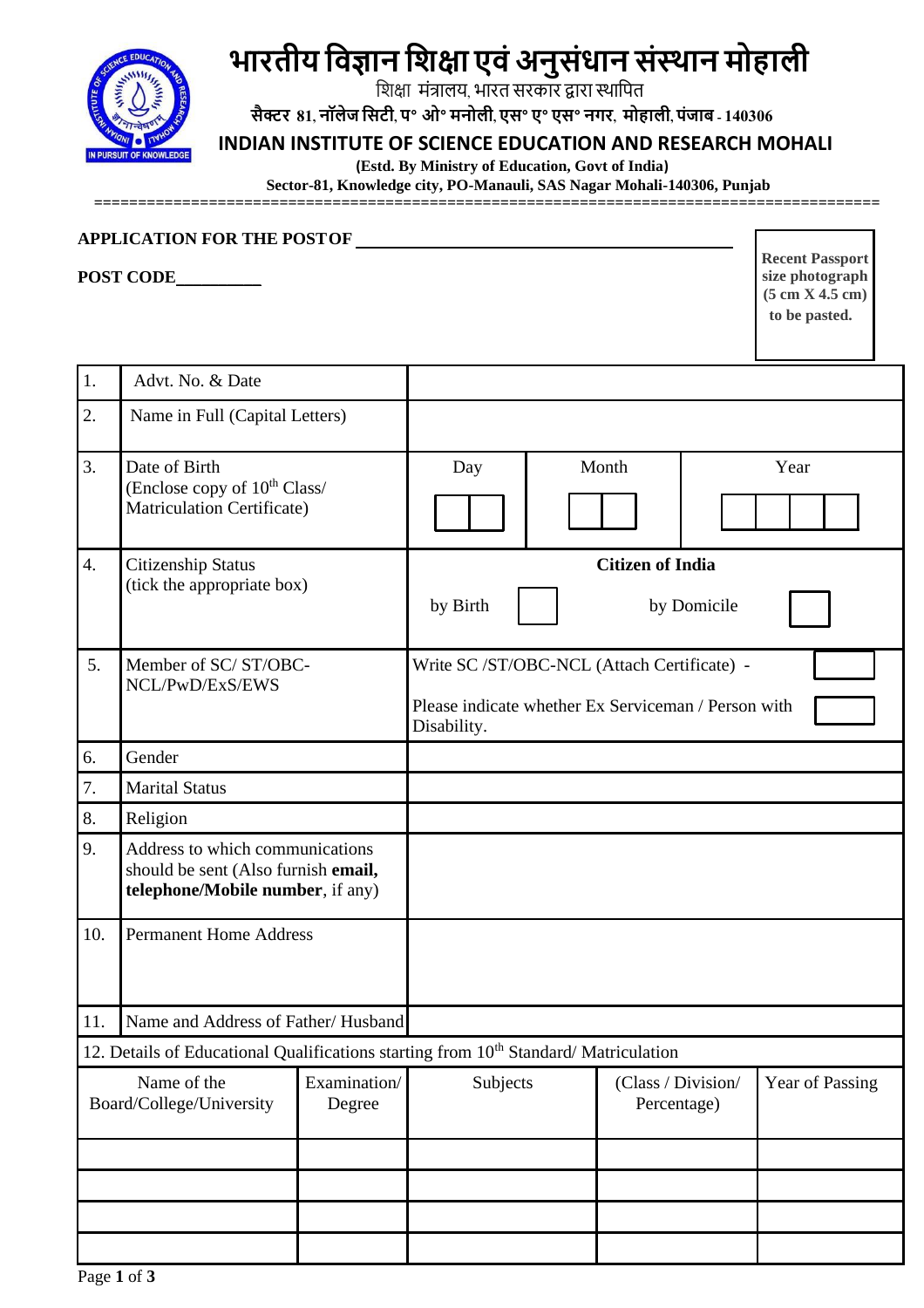| 13. Experience in chronological order up to the present post                                                                                                                                                                                                                                                                                                                                                                             |                                                  |             |                                                       |      |                        |                       |                                           |                                   |  |  |  |  |  |
|------------------------------------------------------------------------------------------------------------------------------------------------------------------------------------------------------------------------------------------------------------------------------------------------------------------------------------------------------------------------------------------------------------------------------------------|--------------------------------------------------|-------------|-------------------------------------------------------|------|------------------------|-----------------------|-------------------------------------------|-----------------------------------|--|--|--|--|--|
| Organization                                                                                                                                                                                                                                                                                                                                                                                                                             |                                                  | Designation |                                                       | From | To                     | Scale of Pay          |                                           | Experience in the field of        |  |  |  |  |  |
|                                                                                                                                                                                                                                                                                                                                                                                                                                          |                                                  |             |                                                       |      |                        |                       |                                           |                                   |  |  |  |  |  |
|                                                                                                                                                                                                                                                                                                                                                                                                                                          |                                                  |             |                                                       |      |                        |                       |                                           |                                   |  |  |  |  |  |
|                                                                                                                                                                                                                                                                                                                                                                                                                                          |                                                  |             |                                                       |      |                        |                       |                                           |                                   |  |  |  |  |  |
|                                                                                                                                                                                                                                                                                                                                                                                                                                          |                                                  |             |                                                       |      |                        |                       |                                           |                                   |  |  |  |  |  |
|                                                                                                                                                                                                                                                                                                                                                                                                                                          |                                                  |             |                                                       |      |                        |                       |                                           |                                   |  |  |  |  |  |
| 14. Other Information:                                                                                                                                                                                                                                                                                                                                                                                                                   |                                                  |             |                                                       |      |                        |                       |                                           |                                   |  |  |  |  |  |
| Have you ever been punished or convicted by a Court of Law?<br>a)                                                                                                                                                                                                                                                                                                                                                                        |                                                  |             |                                                       |      |                        |                       |                                           |                                   |  |  |  |  |  |
| Do you have any case pending against you in any Court of Law?<br>b)                                                                                                                                                                                                                                                                                                                                                                      |                                                  |             |                                                       |      |                        |                       |                                           |                                   |  |  |  |  |  |
| 15. Present Basic Pay (Pay<br>Level/Cell Number)                                                                                                                                                                                                                                                                                                                                                                                         |                                                  |             | Minimum Basic Pay expected<br>(Pay Level/Cell Number) |      |                        |                       | Time required to join if offered the post |                                   |  |  |  |  |  |
|                                                                                                                                                                                                                                                                                                                                                                                                                                          |                                                  |             |                                                       |      |                        |                       |                                           |                                   |  |  |  |  |  |
| 16. Names of Referees (for Group A Posts only)                                                                                                                                                                                                                                                                                                                                                                                           |                                                  |             |                                                       |      |                        |                       |                                           |                                   |  |  |  |  |  |
| Name and Designation                                                                                                                                                                                                                                                                                                                                                                                                                     |                                                  |             |                                                       |      | <b>Current Address</b> |                       |                                           |                                   |  |  |  |  |  |
| (a)                                                                                                                                                                                                                                                                                                                                                                                                                                      |                                                  |             |                                                       |      |                        |                       |                                           |                                   |  |  |  |  |  |
| (b)                                                                                                                                                                                                                                                                                                                                                                                                                                      |                                                  |             |                                                       |      |                        |                       |                                           |                                   |  |  |  |  |  |
| (c)                                                                                                                                                                                                                                                                                                                                                                                                                                      |                                                  |             |                                                       |      |                        |                       |                                           |                                   |  |  |  |  |  |
| In the case of Group A Posts, Referees' reports have to be sent to the Registrar by email: registrar@iisermohali.ac.in or<br>by post.                                                                                                                                                                                                                                                                                                    |                                                  |             |                                                       |      |                        |                       |                                           |                                   |  |  |  |  |  |
| 17.                                                                                                                                                                                                                                                                                                                                                                                                                                      | NEFT/RTGS/UTR/Transaction No.<br>Amount (in Rs.) |             |                                                       |      |                        | Name of Bank<br>Dated |                                           |                                   |  |  |  |  |  |
| Any other relevant information (attach sheets if necessary)<br>18                                                                                                                                                                                                                                                                                                                                                                        |                                                  |             |                                                       |      |                        |                       |                                           |                                   |  |  |  |  |  |
| 19. I hereby declare that the information given above are true, complete and correct to the best of my knowledge<br>and belief. No Information has been concealed. And I fully understand that if it is found at a later date that any<br>information given in the application is incorrect/ false or if I do not satisfy the eligibility criteria, my<br>candidature/appointment is liable to be cancelled/terminated by the Institute. |                                                  |             |                                                       |      |                        |                       |                                           |                                   |  |  |  |  |  |
| <b>Place:</b>                                                                                                                                                                                                                                                                                                                                                                                                                            |                                                  |             |                                                       |      |                        |                       |                                           |                                   |  |  |  |  |  |
| Date :                                                                                                                                                                                                                                                                                                                                                                                                                                   |                                                  |             |                                                       |      |                        |                       |                                           | <b>Signature of the Applicant</b> |  |  |  |  |  |
|                                                                                                                                                                                                                                                                                                                                                                                                                                          |                                                  |             |                                                       |      |                        |                       |                                           |                                   |  |  |  |  |  |